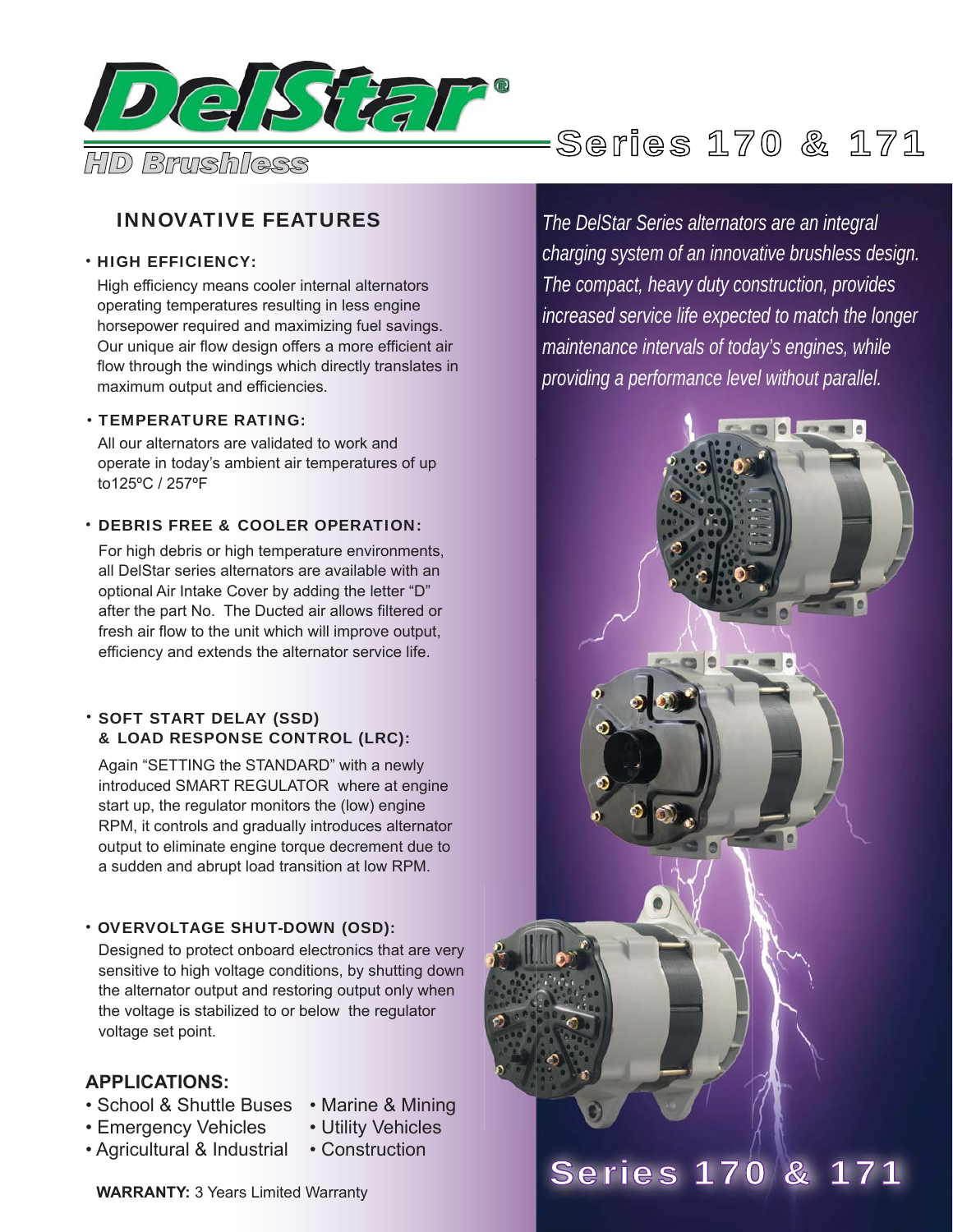

# *HD Brushless*





# SPECIFICATIONS

- **● SAE J180 4" Hinge & Pad mounts.**
- **● Ground: Isolated**
- **● Rotation: Bidirectional**
- **● Temperature limits: Low -40°C / -40°F High 125ºC / 257ºF**
- **● RPM limits: 8,000 RPM continuous 9,000 RPM intermittent**
- **● Corrosion-Resistant E-Coated**
- **● Weight: 38 Lbs. / 17.4 Kg.**



- **Internal Voltage Regulator**
- **Self-Excited**
- **Indicator Light**
- **Remote Sense**
- **Soft Start Delay (SSD)**
- **Load Response Control (LRC)**
- **Field Short Circuit Protection**
- **Load Dump Protection**
- **Overvoltage Shut-Down (OSD)**



#### **PERFORMANCE CURVES - 12V**

# Series 170 & 171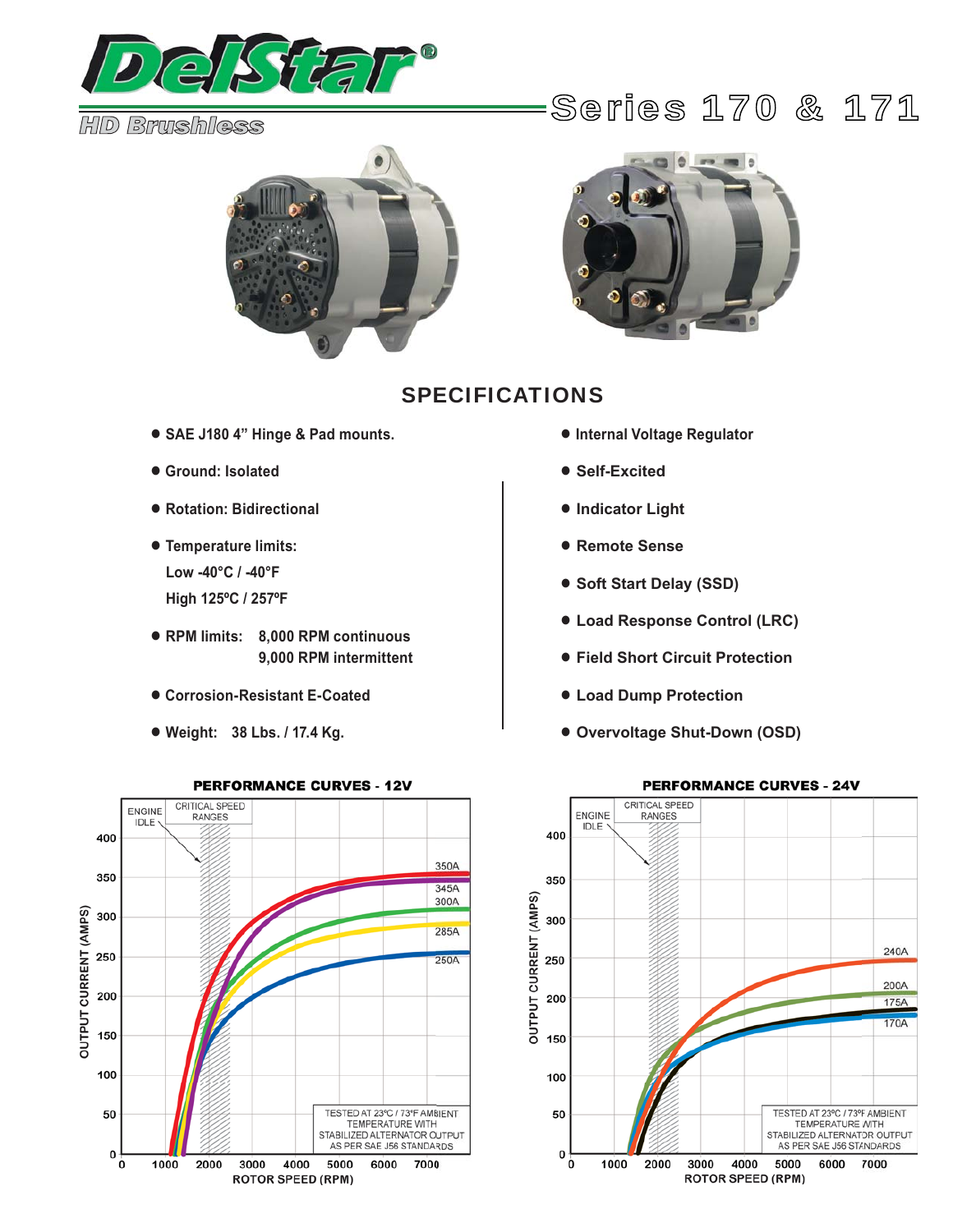

*HD Brushless*

Series 170 & 171





**J180 4" Hinge Mount PAD Mount**



**NOTE:** Add suffix "**-D**" for optional air intake cover

# OUTLINE



Dimensions are listed in mm over (in)

| J180<br><b>TERNATOR No.</b> | <b>Series</b> |            | <b>Amps Output</b><br>@ 2000 / 6000 rpm |                       | <b>PAD</b><br><b>ALTERNATOR No.</b> | <b>Series</b> |                 | <b>Amps Output</b><br>@ 2000 / 6000 rpm |                         |  |
|-----------------------------|---------------|------------|-----------------------------------------|-----------------------|-------------------------------------|---------------|-----------------|-----------------------------------------|-------------------------|--|
|                             |               |            |                                         |                       |                                     |               |                 |                                         |                         |  |
| 100-17102,-D                | 170           | 12V        | 210 / 350A                              | Negative              | 100-17112,-D                        | 170           | 12V             | 210 / 350A                              | Ins. Grd.               |  |
| 100-17105,-D                | 170           | 12V        | 210 / 350A                              | Ins. Grd., Ext.V.Reg. | 100-17113,-D                        | 171           | 12V             | 145 / 250A                              | Negative                |  |
| 100-17106.-D                | 170           | 12V        | 170 / 300A                              | Negative              | 100-17115,-D                        | 170           | 12V             | 170 / 300A                              | Negative                |  |
| 100-17107.-D                | 171           | 12V        | 145 / 250A                              | Negative              | 100-17116,-D                        | 170           | 12V             | 210 / 350A                              | Ins. Grd., Ext.V.Reg.   |  |
| 100-17108.-D                | 171           | 12V        | 157 / 375A                              | Negative              | 100-17117,-D                        | 171           | 12V             | 157 / 375A                              | Negative                |  |
| 100-17109,-D                | 171           | 12V        | 150 / 285A                              | Negative              | 100-17119,-D                        | 171           | 12V             | 150 / 285A                              | Negative                |  |
| 100-17202.-D                | 170           | <b>24V</b> | 114 / 200A                              | Ins. Grd.             | 100-17212,-D                        | 170           | 24V             | 114 / 200A                              | Ins. Grd.               |  |
| 100-17203,-D                | 170           | <b>24V</b> | 95 / 170A                               | Ins. Grd.             | 100-17213,-D                        | 170           | <b>24V</b>      | 95 / 170A                               | Ins. Grd.               |  |
| 100-17204,-D                | 170           | <b>24V</b> | 90 / 240A                               | Ins. Grd.             | 100-17214,-D                        | 170           | 24 <sub>V</sub> | 90 / 240A                               | Ins. Grd.               |  |
| 100-17206.-D                | 170           | <b>24V</b> | 114 / 200A                              | Ins. Grd., Ext.V.Req. | 100-17216, -D                       | 170           | 24V             | 114 / 200A                              | Ins. Grd., Ext. V. Req. |  |
| 100-17207, D                | 170           | <b>24V</b> | 95 / 170A                               | Ins. Grd., Ext.V.Reg. | 100-17217, -D                       | 170           | 24V             | 95 / 170A                               | Ins. Grd., Ext.V.Reg.   |  |
| 100-17208,-D                | 170           | <b>24V</b> | 90 / 240A                               | Ins. Grd., Ext.V.Req. | 100-17218,-D                        | 170           | 24V             | 90 / 240A                               | Ins. Grd., Ext.V.Req.   |  |
| 100-17209.-D                | 171           | <b>24V</b> | 70 / 175A                               | Ins. Grd.             | 100-17219,-D                        | 171           | 24V             | 70 / 175A                               | Ins. Grd.               |  |